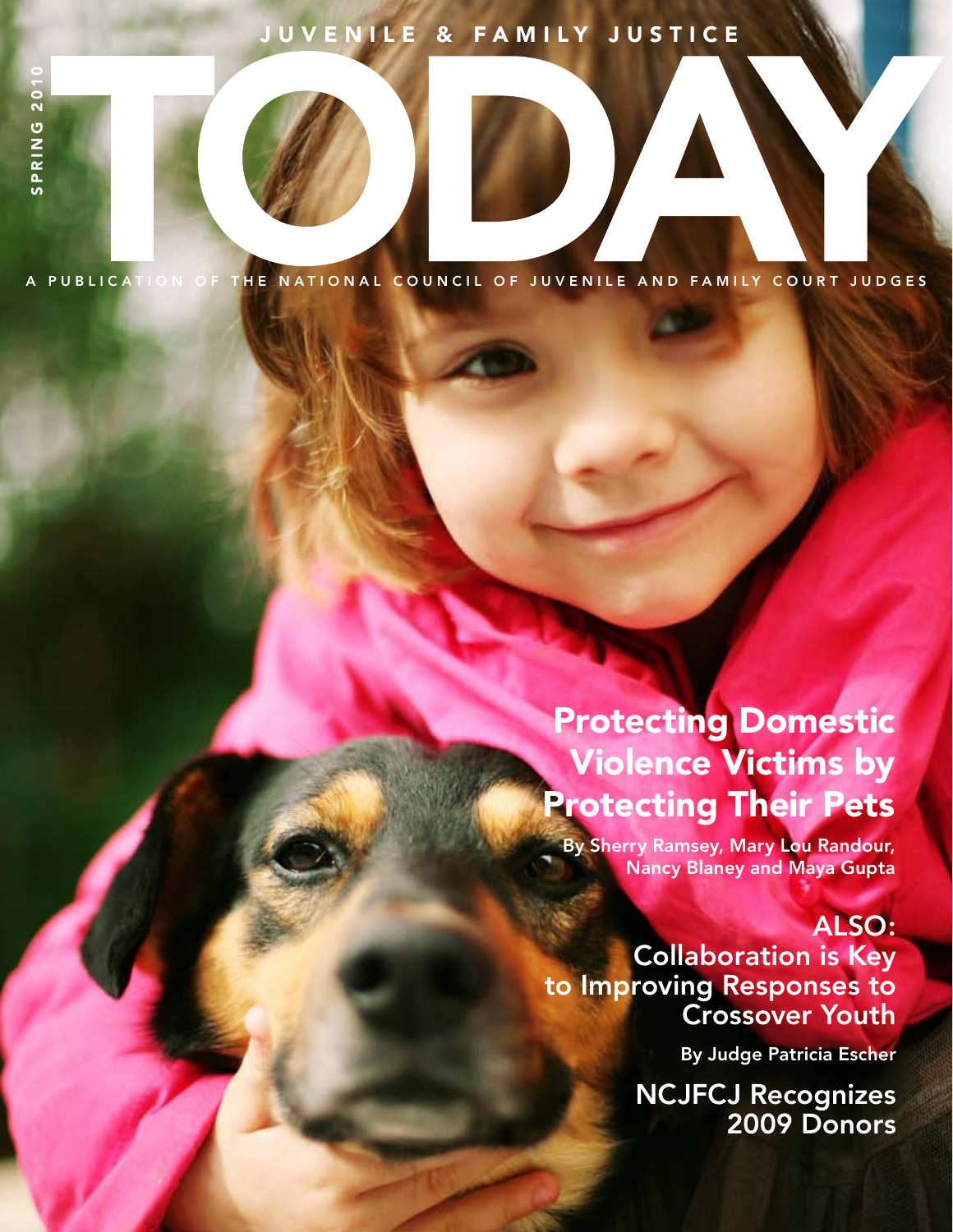# Protecting Domestic Violence Victims by Protecting Their Pets *By Sherry Ramsey, Mary Lou Randour, Nancy Blaney, and Maya Gupta*

I wat yourself in Betty's shoes: She knows that she and her children are in real danger from the increasingly violent behavior of her partner, Rick. She has tried a number of strategies and knows that she must leave soon w ut yourself in Betty's shoes: She knows that she and her children are in real danger from the increasingly violent behavior of her partner, Rick. She has tried a number of has information about the local domestic violence shelter, but there is a problem, or rather, two problems—the family's two beloved mutts, Sally and Ralph. Sally and Ralph have been the one constant in her children's lives; their attachment is not only strong but also a source of comfort and stability to the children. Rick has already threatened the dogs, and even lashed out at Ralph with quick kicks to his ribcage. Betty and her children will be protected physically if they leave, but unless they find a way to place their family pets in a safe situation, they will suffer even greater emotional anguish.

16 JULIE AND FAMILY JUSTICE TO AND FAMILY JUSTICE TO AND THE SPACE OF SPRING 2010 Betty's story is not unusual. Studies show that up to 48% of domestic violence victims report that they delayed leaving a dangerous situation because they feared for their pets' safety and knew of no place to take them (Carlisle-Frank, Frank, & Nielsen 2004). This inability to leave places women, children, and pets at greater risk of exposure to emotional and physical trauma, and death.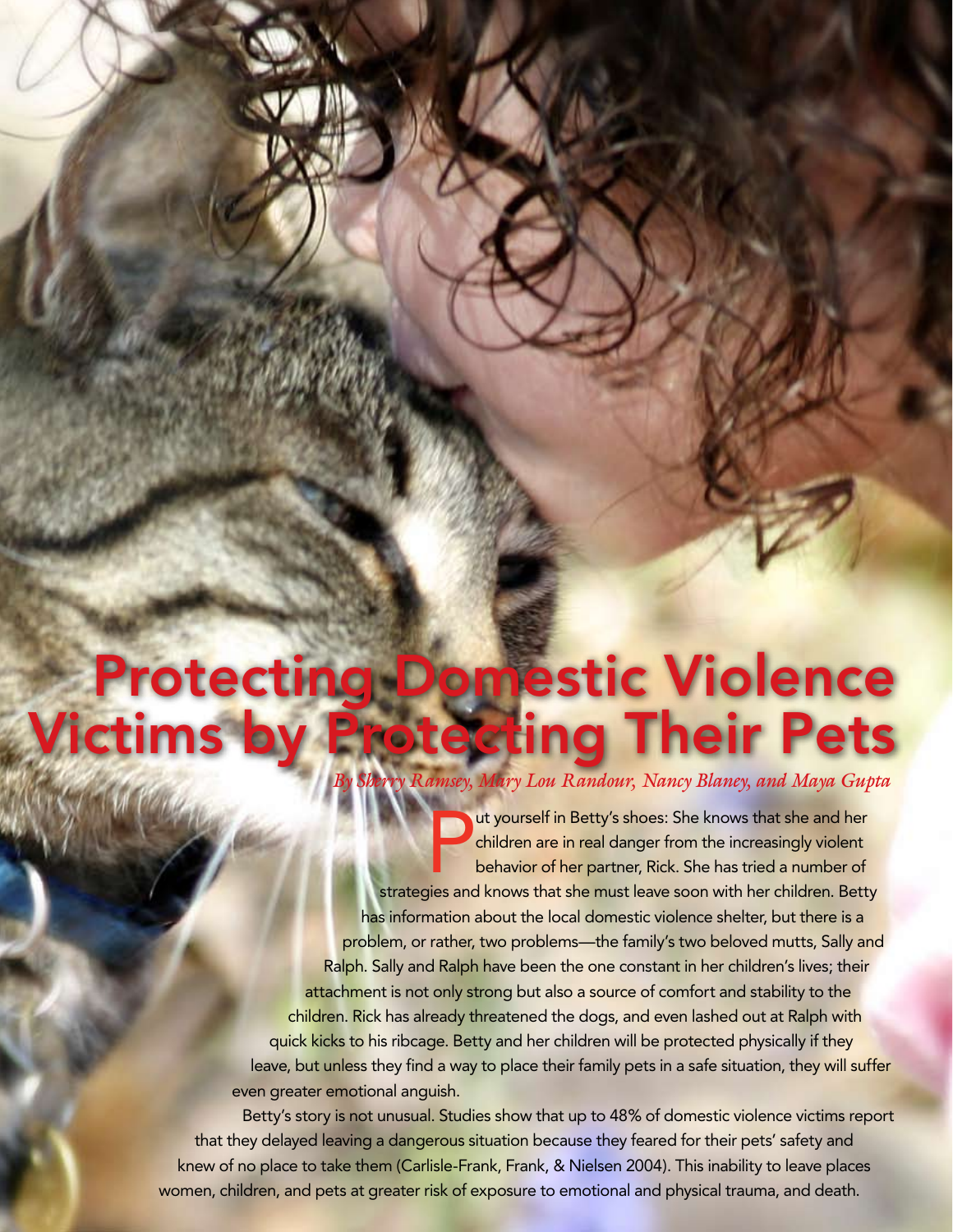## "Victims of family violence are often left in a position of deciding whether to stay in an abusive and often dangerous situation, or to go but leave behind their beloved pets."

### Pets: Overlooked Victims of Family Violence

As America witnessed during the tragedy of Hurricane Katrina, many people will not leave their homes without their beloved pets even when their own lives are at stake.

So it is in domestic violence situations, and abusers know this: The threat, or actual use, of violence against family pets is part of the dynamic of family violence—a dynamic that includes not only the spouse and batterer, but also the children, elderly relatives, and the family pet(s).

These crimes are often violent and egregious acts of cruelty. One of this article's authors has prosecuted a number of domestic abuse cases that included violence against pets, such as setting pets on fire, throwing them off balconies, and beating or killing them in front of children. Victims of family violence are often left in a position of deciding whether to stay in an abusive and often dangerous situation, or to go but leave behind their beloved pets. Victims know that leaving them behind puts their pets at even greater risk of abuse once the victim is gone. Animals are often used by the abuser to punish or manipulate, as well as to take revenge against, the victim. Considering that more than 64 million households in the United States include one or more companion animals, being cruel to animals is a common way to punish and control a victim of domestic violence. (Randour & Davidson, 2008). Likewise, attachments to pets on the parts of both victim and the children in a violent family are considerable, and traumatic suffering can result when pets are abused or killed.

In the past twenty years, a growing body of research has firmly established a significant link between domestic violence, child abuse, and animal abuse.

- Multiple studies have found that as many as  $71\%$  of battered women reported that their pets had been threatened, harmed, and or killed by their partners (Ascione, Weber, & Wood, 1997; Flynn, 2000; Loring & Bolden-Hines, 2004).
- A national survey of battered women's shelters determined that 85% of shelters indicated that women seeking shelter at safe houses talked about incidents of pet abuse (Ascione et al., 1997).
- Pet abuse was identified as one of the four significant predictors for intimate partner violence in a recent "gold standard" study conducted by Dr. Jacquelyn Campbell and colleagues. This study, conducted from 1994 to 2000 in 11 large U.S. cities, used a random sample of 3,737 women, as well as a control case sample of 845 women (Walton-Moss, Manganello, Frye, & Campbell, 2005).
- Severe physical violence perpetrated by the batterer was a significant predictor of pet abuse (Ascione et al., 2007).
- 48% of battered women delay leaving a dangerous situation out of concern for their pet's safety (Faver & Strand, 2003).
- Women have been coerced into committing illegal acts by the batterer because of threats made to their pets (Loring & Bolden-Hines, 2004)
- Children exposed to domestic violence are at greater risk of psychological maladjustment, including a higher risk of becoming perpetrators or victims. Pet abuse is an early indicator of such

maladjustment. Children exposed to domestic violence were at significantly increased risk for behavior problems, including animal abuse (Baldry, 2003).

Household pets are not the only victims; farm animals and horses can be subject to abuse. One abuse victim noted that when she made her husband angry, he would beat her beloved horses. These are not isolated cases but rather are typical of how abusers use animals to control victims or seek revenge.

### Legislatures Respond to the Need to Protect Pets

After seeing so many people stay behind during Hurricane Katrina to safeguard their pets, many states responded by developing emergency plans that include pets to ensure that people will evacuate their homes when called upon to do so. The federal government acted as well. In 2006, Congress passed and President George W. Bush signed into law the Pets Evacuation and Transportation Standards Act. This law requires that local and state emergency plans cover pets and service animals in order to qualify for grants from FEMA. It also provides assistance with creating appropriate shelters.

Similarly, in violent homes throughout the country, domestic violence victims risk their lives every day staying in dangerous situations in order to protect a beloved companion animal. As was the response to Katrina, it is appropriate that the law and the courts make it easier for these victims to protect themselves by recognizing the need to protect their pets.

Complicating the issue is the fact that animals are considered property in all 50 states. If an abuser refuses to relinquish a pet and the pet is not listed on a temporary restraining order (TRO), police and even courts are often reluctant to get involved in what is usually considered a marital property dispute. As a result, abusers have been known to threaten to harm or kill a pet if a victim does not return to the home, or dismiss criminal charges or restraining orders against an abuser. In one such case, a woman suddenly left a domestic violence shelter after she received pictures of her husband cutting her dog's ears off with garden shears. Another woman was forced to watch as her husband shot and killed her dog in front of her young son.

### Existing State Laws Governing Temporary Restraining Orders that include Pets

Many states have recognized that including pets in TROs is an important component in protecting domestic violence victims. In 2006, Maine enacted the first statute that specifically allowed judges to include pets in protection orders issued against domestic abusers. New York and Vermont followed suit later that year. Currently, at least 13 states have passed laws to ensure that victims can include their pets in restraining orders. Numerous other states have bills pending or are considering such laws.

In addition to these 13 states, some states have passed laws that take into account animal abuse in domestic violence situations. For example, a Florida law provides that the intentional injury or killing of a pet can be one factor used to petition a court for an injunction for protection against domestic violence, and also a factor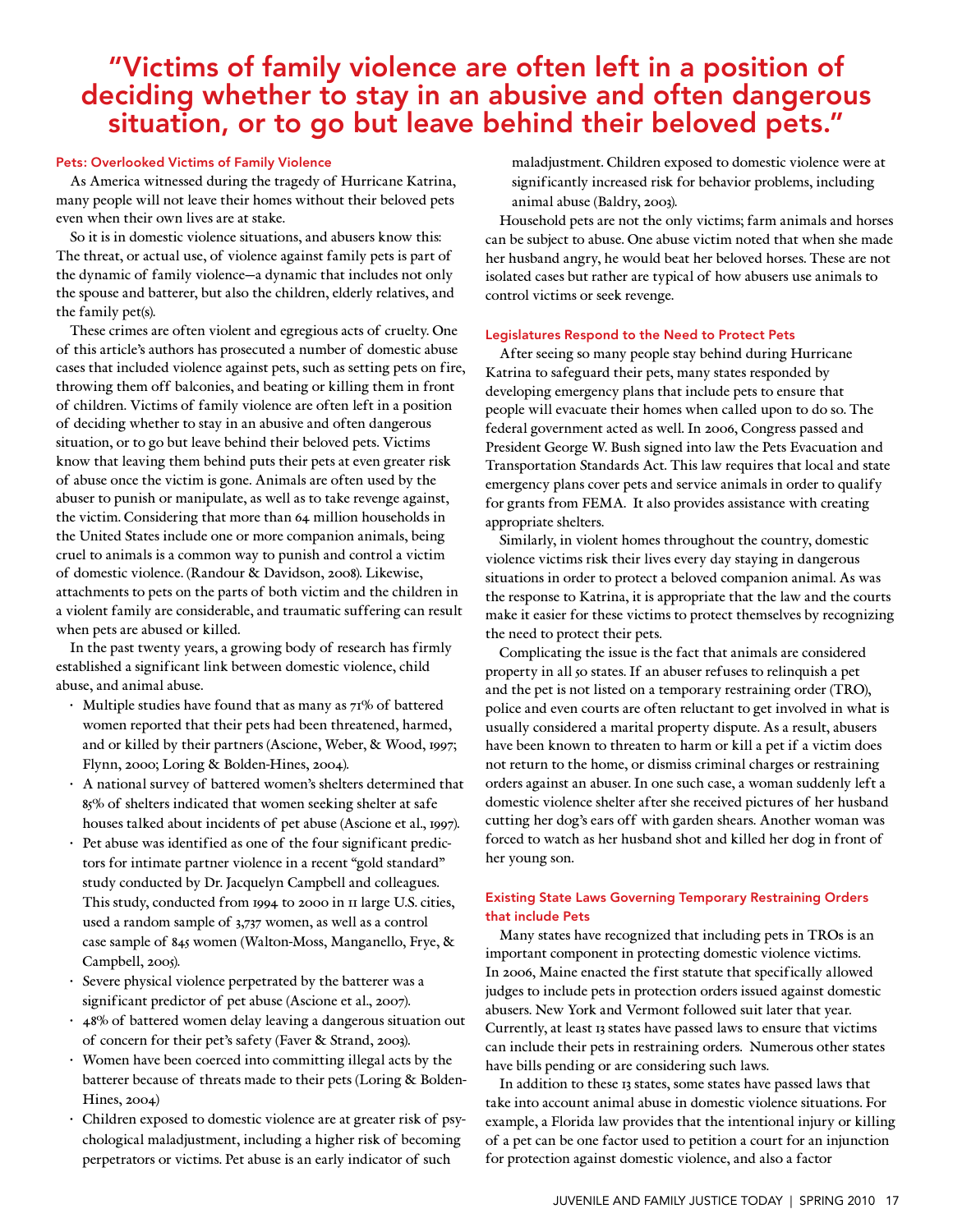| <b>State Pet Protective Order Laws</b><br>August 2009 |                                |                     |
|-------------------------------------------------------|--------------------------------|---------------------|
| <b>State</b>                                          | <b>Citation</b>                | <b>Year Enacted</b> |
| California                                            | Family Code § 6320             | 2007                |
| Colorado                                              | $C.R.S.A$ § 18-6-803.5         | 2007                |
| Connecticut                                           | $C.G.S.A$ § 46b-15             | 2007                |
| Hawaii                                                | H.R.S § 586-4                  | 2009                |
| Illinois                                              | 725 ILCS 5/112A-14             | 2007                |
| Louisiana                                             | R.S. 46:2135                   | 2008                |
| Maine                                                 | 19-A MRSA §4007                | 2006                |
| Nevada                                                | NRS §§ 33.018 and 33.030       | 2007                |
| New York                                              | Family Court Act, § 842        | 2008                |
| North Carolina                                        | G.S. $\S$ 50B-3                | 2009                |
| Tennessee                                             | T.C.A. § 36-3-606              | 2007                |
| Washington                                            | RCW §§ 26.50.060 and 26.50.110 | 2009                |
| Vermont                                               | 15 V.S.A. § 1103               | 2006                |

that should be considered in determining whether a petitioner has reasonable cause to believe he or she is in imminent danger of becoming a victim of domestic violence. *(Fla. Stat. § 741.30(3)(b) and 741.30(6)(b)(4))*

Indiana law includes animal cruelty, when combined with a crime against a family or household member, as an act of domestic violence. *(Burns Ind. Code Ann. § 31-9-2-29.5 (14))* Further, beating, torturing, mutilating, or killing a vertebrate animal with the intent to threaten a

family member is also considered an act of domestic violence. *(Burns Ind. Code Ann. § 31-9-2-42 (4))*

In Pennsylvania, the law finds that killing or threatening to kill a pet constitutes abuse that can constitute grounds for granting a temporary order that requires the defendant to relinquish all firearms to the sheriff. *(23 Pa.C.S. § 6107 (b)(3)(ii)(E)(II))*

Although neither Pennsylvania, Indiana, nor Florida has specific laws to allow pets' inclusion on restraining orders, their enact-

ment of the above legislation shows they recognize the implications of animal cruelty in domestic violence.

Colorado, which does allow pets to be included on TROs, further defines domestic violence as follows:

 *"Domestic violence" also includes any other crime against a person, or against property, including an animal, or any municipal ordinance violation against a person, or against property, including an animal. (C. R. S. A. § 18-6-800.3)* 

Most states that have express provisions that allow for pets to be included in TROs have merely added sections to the TRO that allow for possession and custody of an animal to the victim. A typical provision such as Louisiana's law states:

*(7) Granting to the petitioner the exclusive care, possession, or control of any pets belonging to or under the care of the petitioner or minor children* 

*residing in the residence or household of either party, and directing the defendant to refrain from harassing, interfering with, abusing or injuring any pet, without legal justification, known to be owned, possessed, leased, kept, or held by either party or a minor child residing in the residence or household of either party. (LSA-R.S. 46:2135)*

As previously mentioned, at least 13 states have laws that specifically allow for inclusion of pets in TROs. Some provisions are more specific and some are more general in nature. For example, California law states:

*§ 6320. Ex parte order enjoining contact; companion animals (b) On a showing of good cause, the court may include in a protective order a grant to the petitioner of the exclusive care, possession, or control of any animal owned, possessed, leased, kept, or held by either the petitioner or the respondent or a minor child residing in the residence or household of either the petitioner or the respondent. The court may order the respondent to stay away from the animal and forbid the respondent from taking, transferring, encumbering, concealing, molesting, attacking, striking, threatening, harming, or otherwise disposing of the animal.* 

Under Connecticut law:

"It wasn't just the cats and dogs, it was the

sheep and the chickens. I was terrified for their welfare. I knew if I were to leave, he wouldn't hesitate to kill them. He had done it before."

— Susan Walsh, 50, whose testimony before the Maine legislature was instrumental in helping to enact the first state law that included animals in domestic violence protective order

(*The New York Times,* Apr. 1, 2006).

*The court, in its discretion, may make such orders as it deems appropriate for the protection of any animal owned or kept by the applicant including, but not limited to, an order enjoining the respondent from injuring or threatening to injure such animal. If an applicant alleges an immediate and present physical danger to the applicant, the court may issue an ex parte order granting such relief as it deems appropriate. (CT ST § 46b-15)*

Likewise in Illinois, the provision under the domestic violence order of protection states:

*(11.5) Protection of animals. Grant the petitioner the exclusive care, custody, or control of any animal owned, possessed, leased, kept, or held by either the petitioner or the respondent or a minor child residing in the residence or household of either the petitioner or the respondent and* 

> *order the respondent to stay away from the animal and forbid the respondent from taking, transferring, encumbering, concealing, harming, or otherwise disposing of the animal. (IL ST CH 725 § 5/112A-14)*

Certainly, all of these laws are meant to protect the victims of domestic violence by recognizing that animal abuse is often used to hurt the victim. They are also meant to protect animals in these dangerous and volatile situations. Therefore, the disposition of pets can be an important

consideration for family court judges when considering or granting a TRO.

### When There Are No Specific Provisions in the Law

Although it is preferable for states to enact laws specifically allowing the inclusion of pets in TROs, it is arguably permissible in the absence of such provisions. Having the specific provision within the TRO allows for the victim to be presented with the option at the time of the request. However, in lieu of such a provision, most state TROs contain language that allows for disposition of specific property. Further, most states include language that allows for additional orders left to the court's discretion. Accordingly, the court can also order that the pets be included in the TRO's protection, as *Continued on page 20*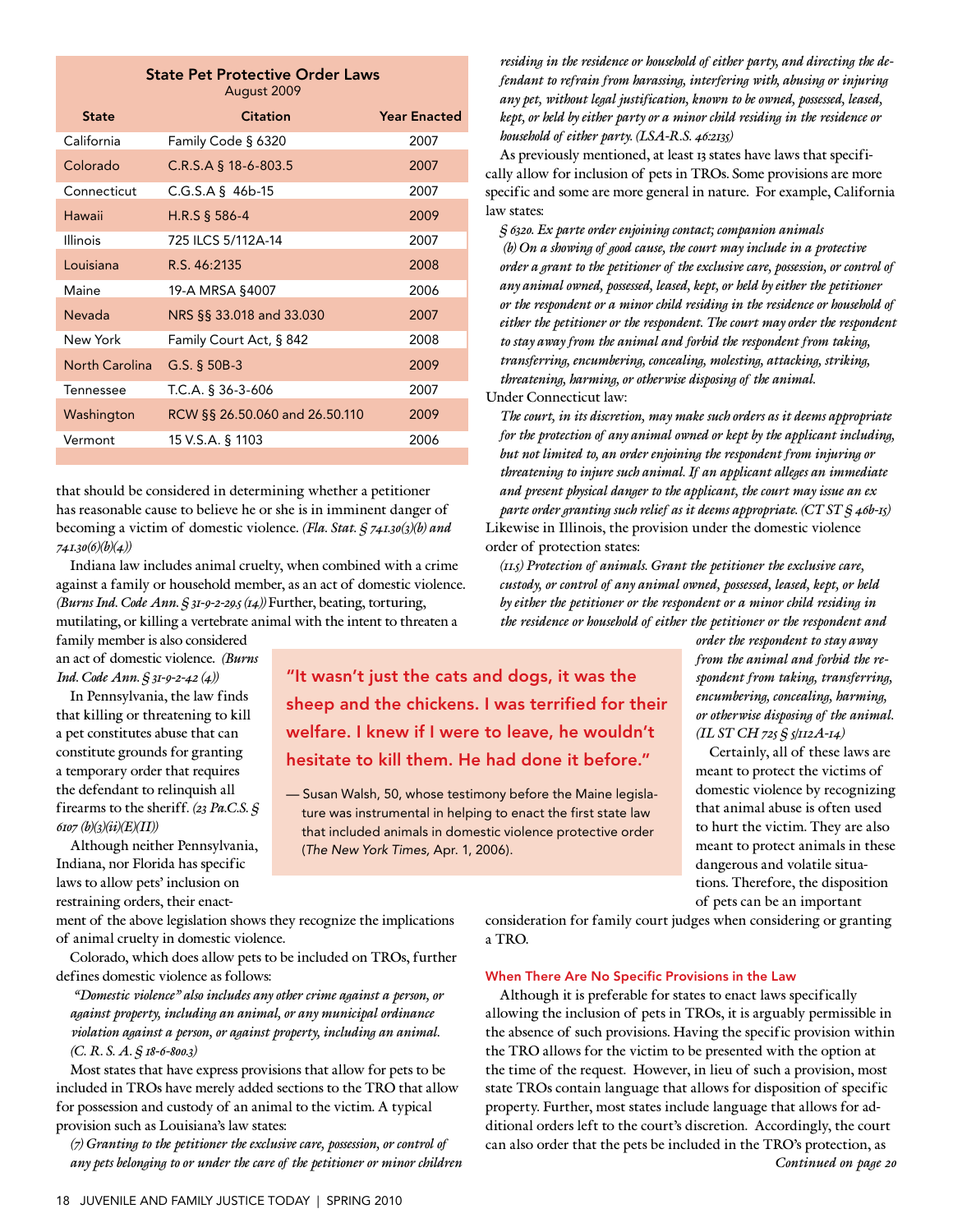# Safe Havens for Pets



The vast majority of domestic violence shelters do not allow<br>pets. As a result, "safe havens for pets" programs, which<br>provide emergency care for pets while their owners stay at a<br>domestic violence shelter or other tempora pets. As a result, "safe havens for pets" programs, which provide emergency care for pets while their owners stay at a domestic violence shelter or other temporary housing where pets are not allowed, are extremely important in efforts to keep victims and their pets safe. The actual number, location, and types of services offered by these programs are unknown, which is why the Safe Havens Mapping Project, described below, was initiated.

The manner in which safe haven programs are organized depends on what makes sense locally, and they have generally developed "organically" from the grassroots level. Some programs are partnerships between a domestic violence agency and a humane society; others, such as Ahimsa House in Atlanta, Ga., are not associated with a particular shelter or agency.

In some instances, a domestic violence program may enlist the aid of local veterinarians or boarding facilities, as in the case of Harbor House in Orlando, Fla. Elsewhere, animal shelters provide kennel space for the pets of domestic violence victims. A third option, placing animals in volunteer "foster homes," often offers a longer length of stay than is available or cost-effective at animal care facilities, while also providing a family environment that avoids the risk of animals developing mental/behavioral problems from being kenneled for long periods. However, safeguards should be put in place when using foster homes, such as careful screening and training, emergency protocols, and ideally a no-contact policy between clients and foster homes (in Ahimsa House's program, for example, they do not even know one another's identity or location).

### How do I find a Safe Haven for Pets program in my area?

Information about safe haven programs can be found at the Ahimsa House Web site, and in the National Coalition Against Domestic Violence (NCADV) National Directory of Domestic Violence Programs. Unfortunately, at this time the NCADV directory is not available online, and the Ahimsa House directory is not yet national in scope. The American Humane Association is also supporting the development of on-site facilities at domestic violence shelters that allow victims to bring their pets with them. This alternative, while limited, presents another choice for those communities investigating the formation of a safe haven program. American Humane maintains a list of shelters that accept pets;

however, since shelters may have restrictions on the type and number of pets allowed, please contact them for more information (see below).

In order to provide a comprehensive, national resource for safe havens for pets programs, the Safe Havens Mapping Project was initiated in 2009. When complete, the Project will provide information online, identifying service areas and contact information for havens programs around the country.

### The Safe Havens Mapping Project

The Animal Welfare Institute and the Humane Society of the United States initiated the Safe Havens Mapping Project in order to offer victims of domestic violence and their representatives rapid and easy access to information about safe haven programs. Additionally, for existing programs, improved access to information about fellow programs statewide/nationwide will facilitate communication, collaboration, and coordination of care. Finally, identifying and mapping service areas of existing programs will assist in identifying geographic areas lacking safe haven coverage where development of new programs should be encouraged. This information is being compiled into a searchable national database housed on the Web site of Ahimsa House (www.ahimsahouse.org/ directory).

Staff and volunteers of these organizations have been contacting the domestic violence programs listed in the NCADV directory to confirm, update, and expand upon the information it provides regarding the availability of housing, or assistance with finding safe placement, for the companion animals of women attempting to escape a violent partner. In addition to finding out whether services are provided on-site, off-site, or via referral, we elicit additional details about the services, e.g., whether foster homes are utilized. In one case, we learned that small mammals, such as hamsters, may be kept in one's room at the shelter. We also ask whether a stay at the shelter is required, and whether questions about pets are asked of callers to the hotline or during intake.

Once the Safe Havens Mapping Project is online, it will provide a national resource to domestic violence agencies, law enforcement, prosecutors, and social services. With this additional resource, greater protection can be extended to protect families and the animals that live with them.

### For more information on Safe Havens for Pets programs:

Ahimsa House: www.ahimsahouse.org; Ahimsa House safe havens listserv: http://lists.lists.ahimsahouse.org/mailman/listinfo/safehavens

American Humane Association, Pets and Women's Shelters (PAWS) Programs: http://www.americanhumane.org/human-animal-bond/ programs/pets-and-womens-shelters/

Ascione, F. R. (2000). Safe havens for pets: Guidelines for programs sheltering pets for women who are battered. Available at: http:// www.vachss.com/guest\_dispatches/safe\_havens.html

The Humane Society of the United States (2004). Starting safe havens for animals program. Available at: http://files.hsus.org/webfiles/PDF/2004\_SafeHavens\_Guide.pdf